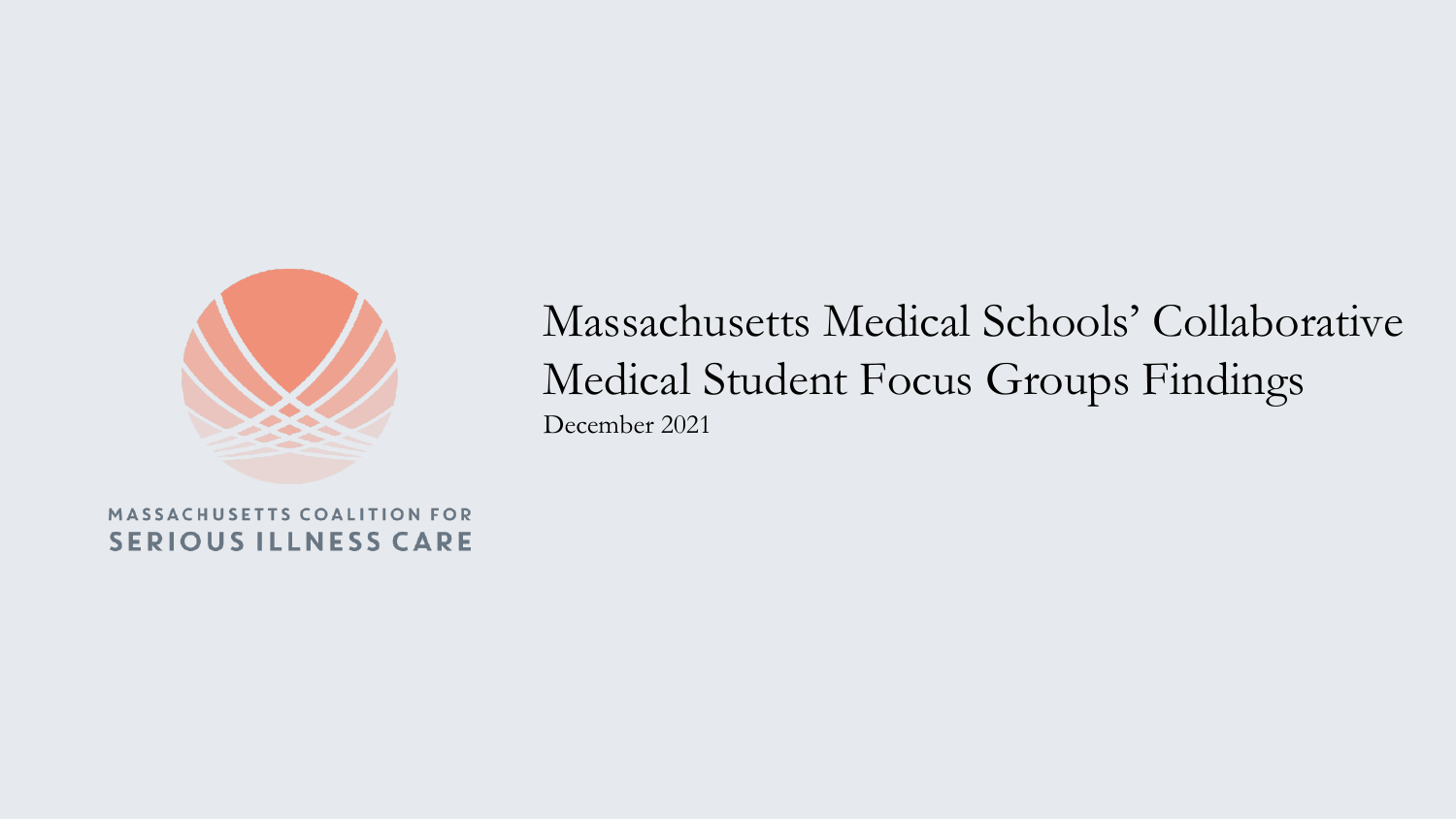## **Background & Methods**

- The Collaborative wanted to understand medical student experiences and feedback on their education in serious illness communication
- **Roberta Goldman, PhD, an anthropologist from Alpert Medical School** of Brown University, conducted two focus groups at each school from Jan-Apr 2021
- The eight focus groups included 50 fourth year medical students
- Groups were audio and video recorded, transcribed, de-identified, and analyzed using line-by-line qualitative coding, as well as discussing the transcripts with faculty at each school

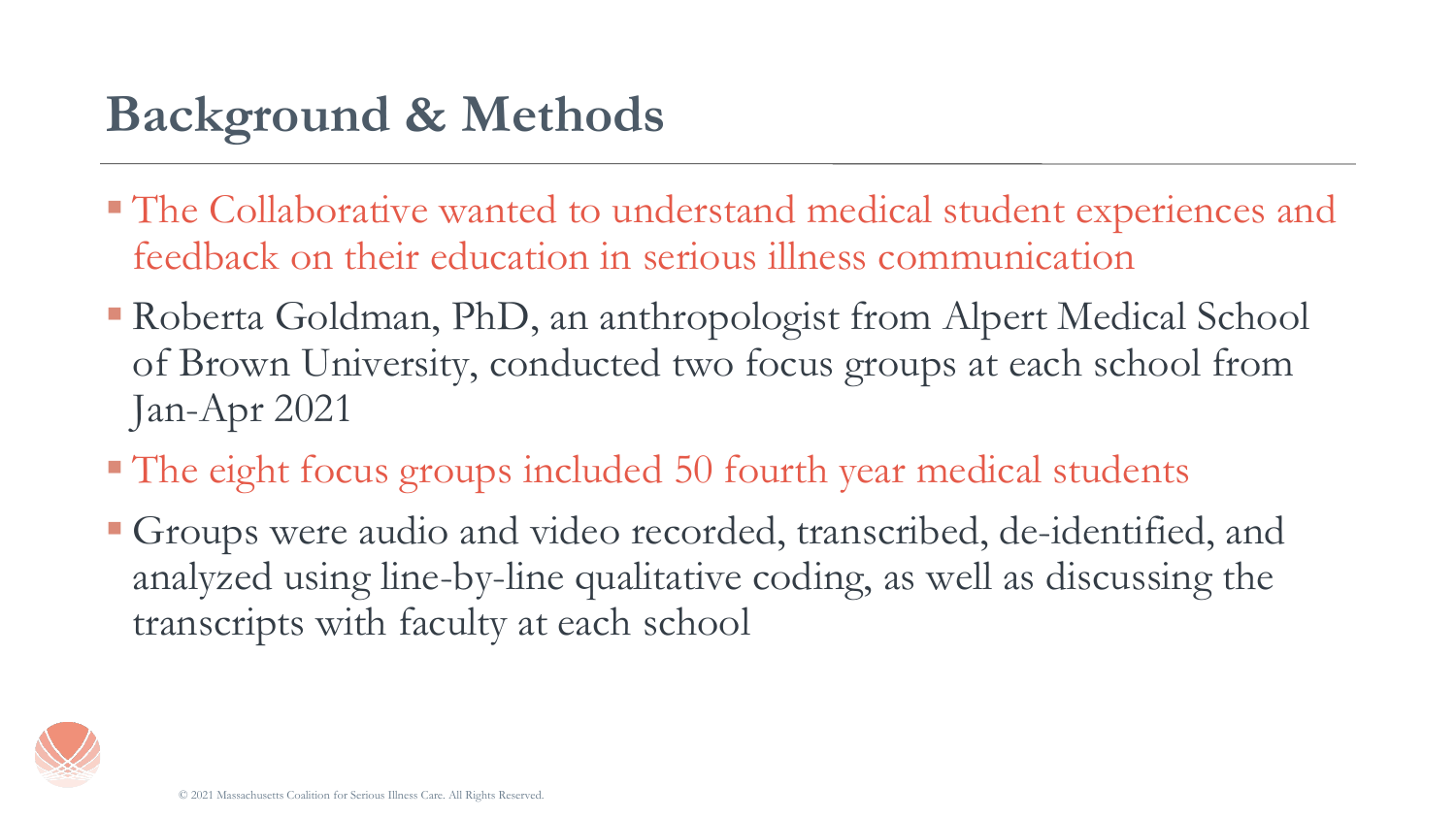This presentation is a summary of the data analysis shared in a [full report](https://www.maseriouscare.org/sites/g/files/csphws2336/files/2021-12/MCSIC Exploratory Qualitative Four School Focus Group Study Report.pdf) from Dr. Roberta Goldman. We acknowledge the leadership provided by Jennifer Reidy, Anna Gosline, and Stephanie Chan, along with the qualitative research expertise of Patricia Stebbins. This work was supported by the Massachusetts Coalition for Serious Illness Care and an [abbreviated companion report](https://www.maseriouscare.org/sites/g/files/csphws2336/files/2021-12/MCSIC Statewide Student Focus Group Report Dec 2021.pdf) is available on our website.

In addition, the following project faculty and medical students (denoted by an asterisk \*) were involved in recruiting focus group participants and analyzing transcripts:

- Boston University School of Medicine: Hollis Day, Priya Garg, Matthew Gasteiger<sup>\*</sup>, Sarah Morgan<sup>\*</sup>, and Megan Young
- Harvard Medical School: Kate Brizzi, Carolina Jaramillo\*, and Irene Yeh
- Tufts University School of Medicine: Scott Epstein, Emma Livne<sup>\*</sup>, Isabella Stumpf, and Tamara Vesel
- UMass Chan Medical School: Kayla Daniell\*, Melissa Fischer, Rose Healy\*, Suzanne Mitchell, Molly Olmsted\*, Hayden Peirce\*, Jennifer Reidy, and Emily Vicks\*

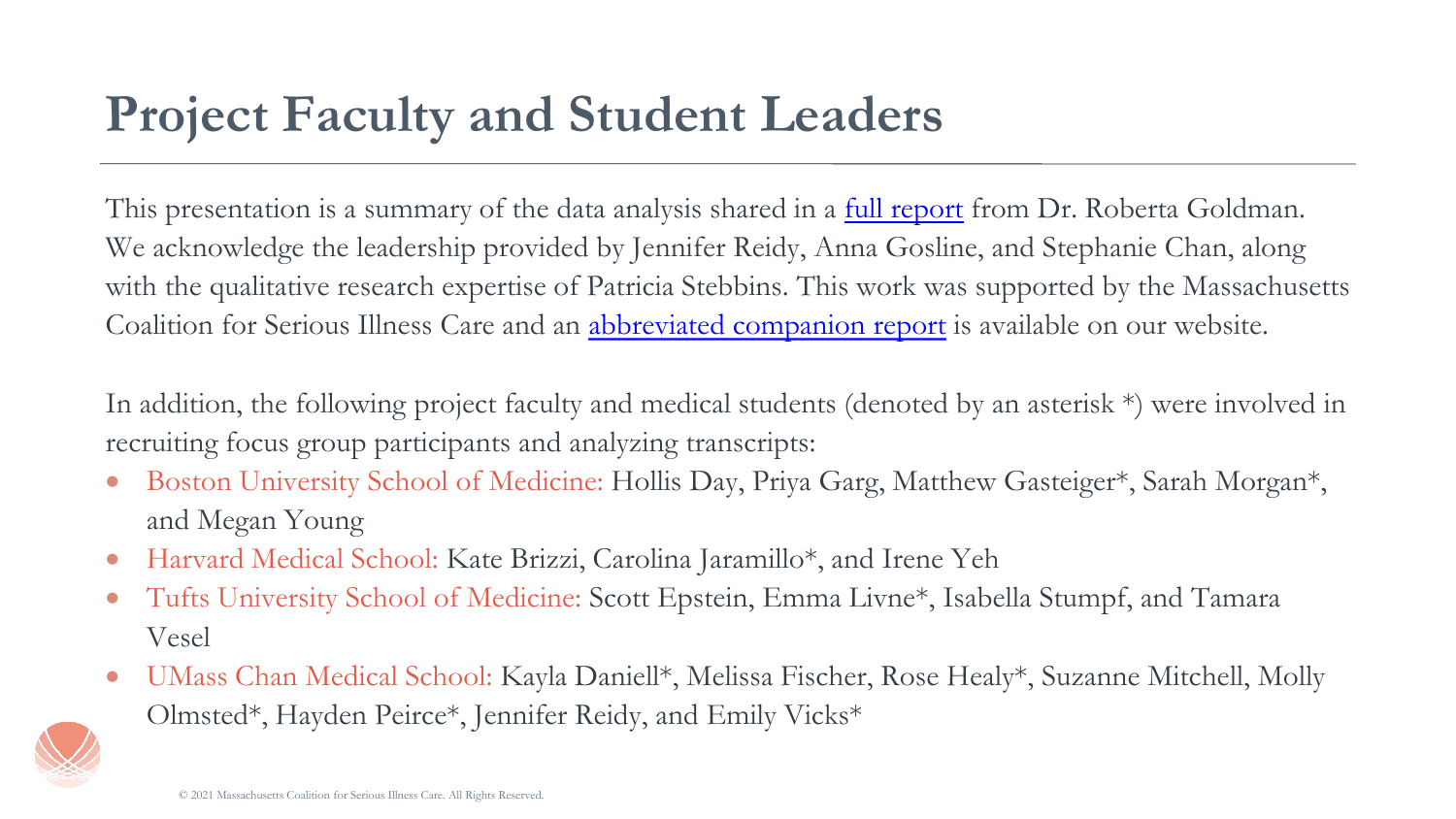## **Six Key Themes Emerged**

**#1:** Students view the skills of serious illness communication as essential to high-quality medical practice, regardless of specialty.

**#2:** Students said training in serious illness communication and palliative care should be required and a formal part of the medical school curriculum.

**#3:** Students prefer to learn by practicing with frameworks as they progress through preclinical and clinical years, and especially by observing real-world clinical situations.

**#4:** Students describe the palliative care team as highly sought-out experts in best practices and teaching, but a scarce, often misunderstood resource in health care.

**#5:** Students claimed it was mostly due to luck when they observed good role models and were included in family meetings.

**#6:** Students strongly desire a regular practice of debriefing after difficult and emotional clinical situations, and view physicians who engage them in debriefing and self-care as powerful role models.

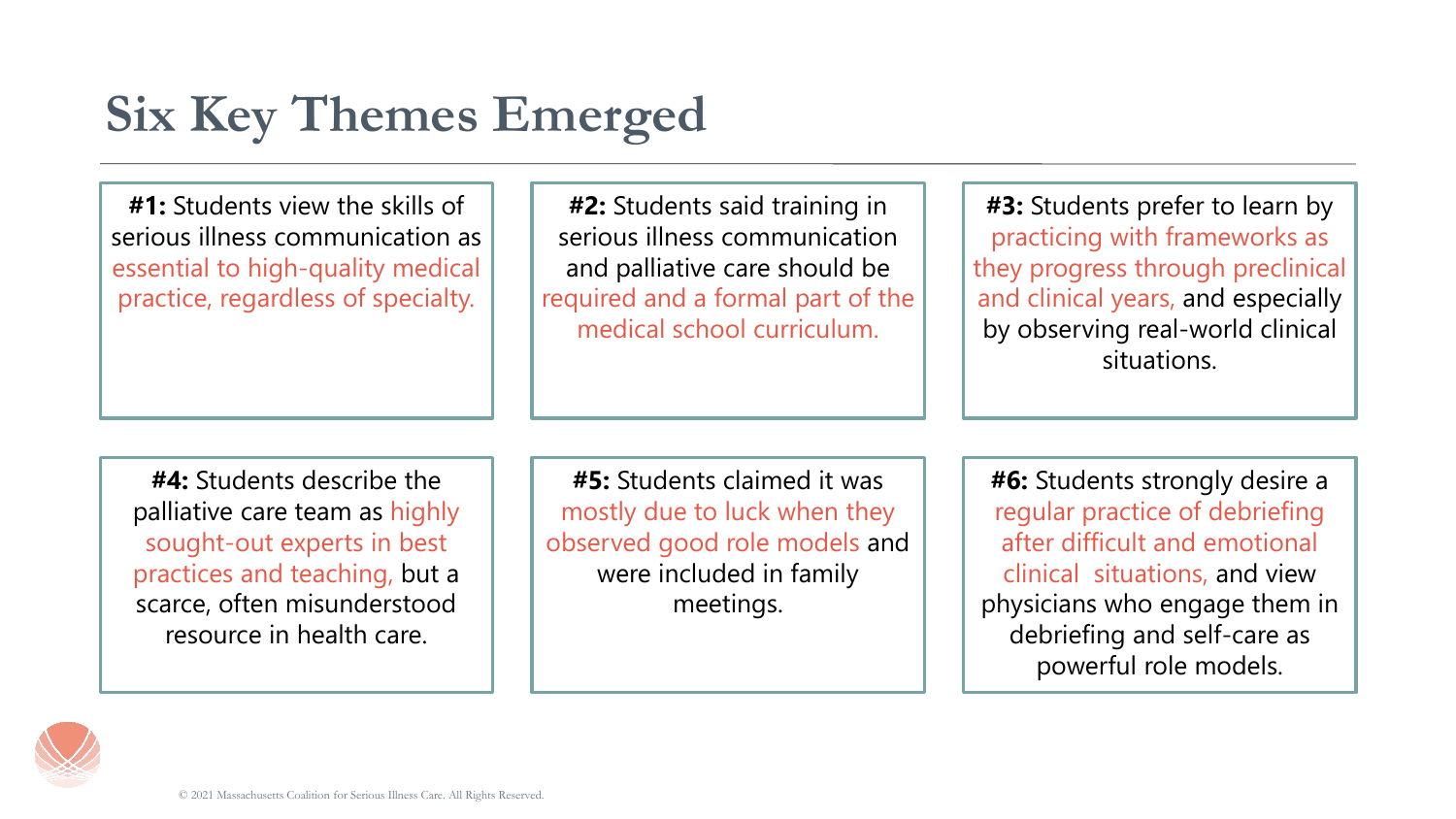**Key Theme #1: Students view the skills of serious illness communication as essential to high-quality medical practice, regardless of specialty.**

*"There's something to be said for being honest with yourself, like 'Am I consulting palliative care because this is truly a complex situation that is beyond my expertise to handle, or is it just that I don't want to talk about death, it's scary and I'm uncomfortable?'"*

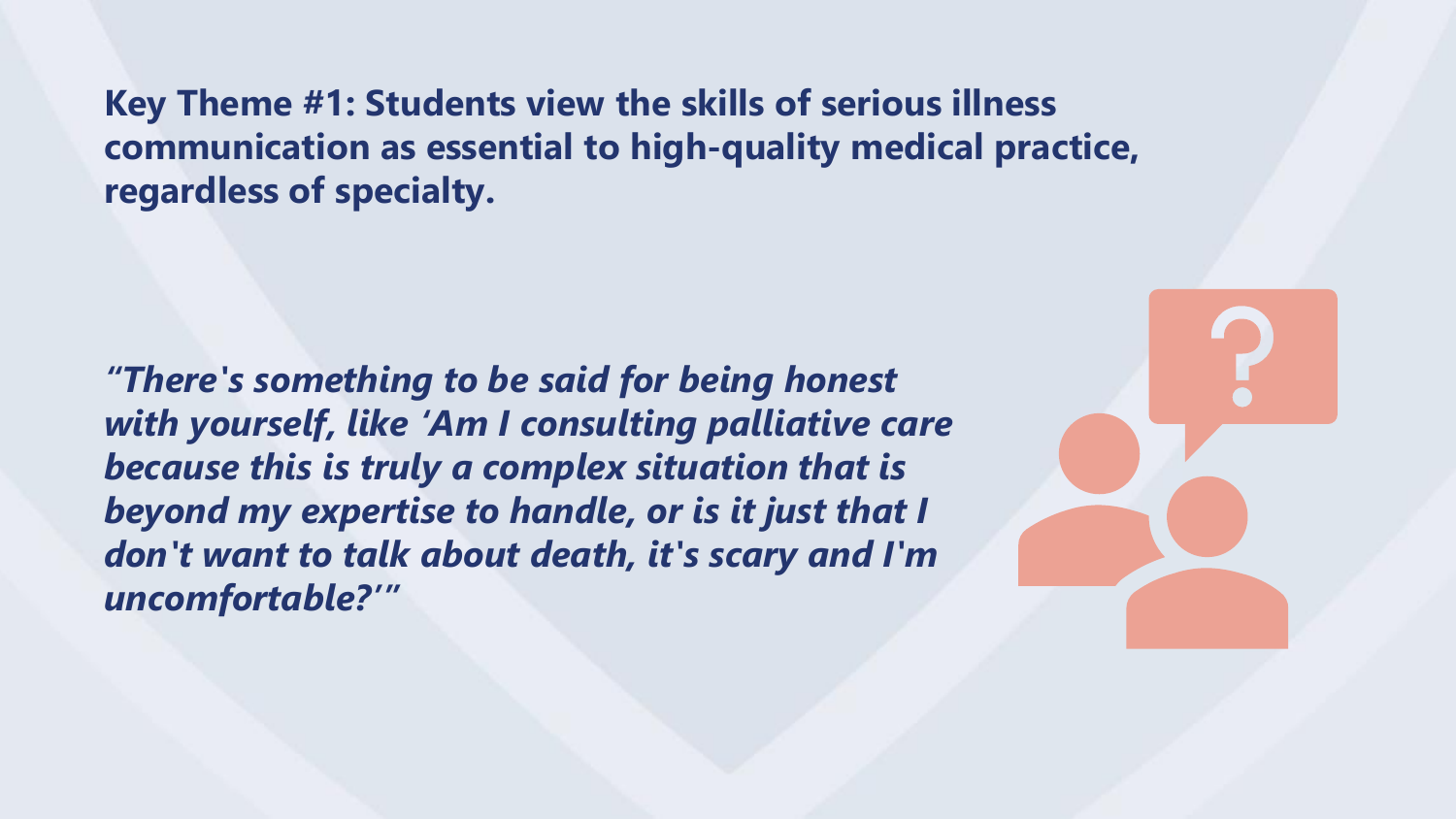**Key Theme #2: Students said training in serious illness communication and palliative care should be required and a formal part of the medical school curriculum.**

*"I was thinking about how useful some of the training we get in this area is…when they're teaching us phrases to use and having us role play and [in] a lecture…The stuff doesn't solidify until I actually get to do this in a real-life situation…I think it's something we should clinically be required to rotate through and have those experiences if we want to effectively train physicians to be better at this."*

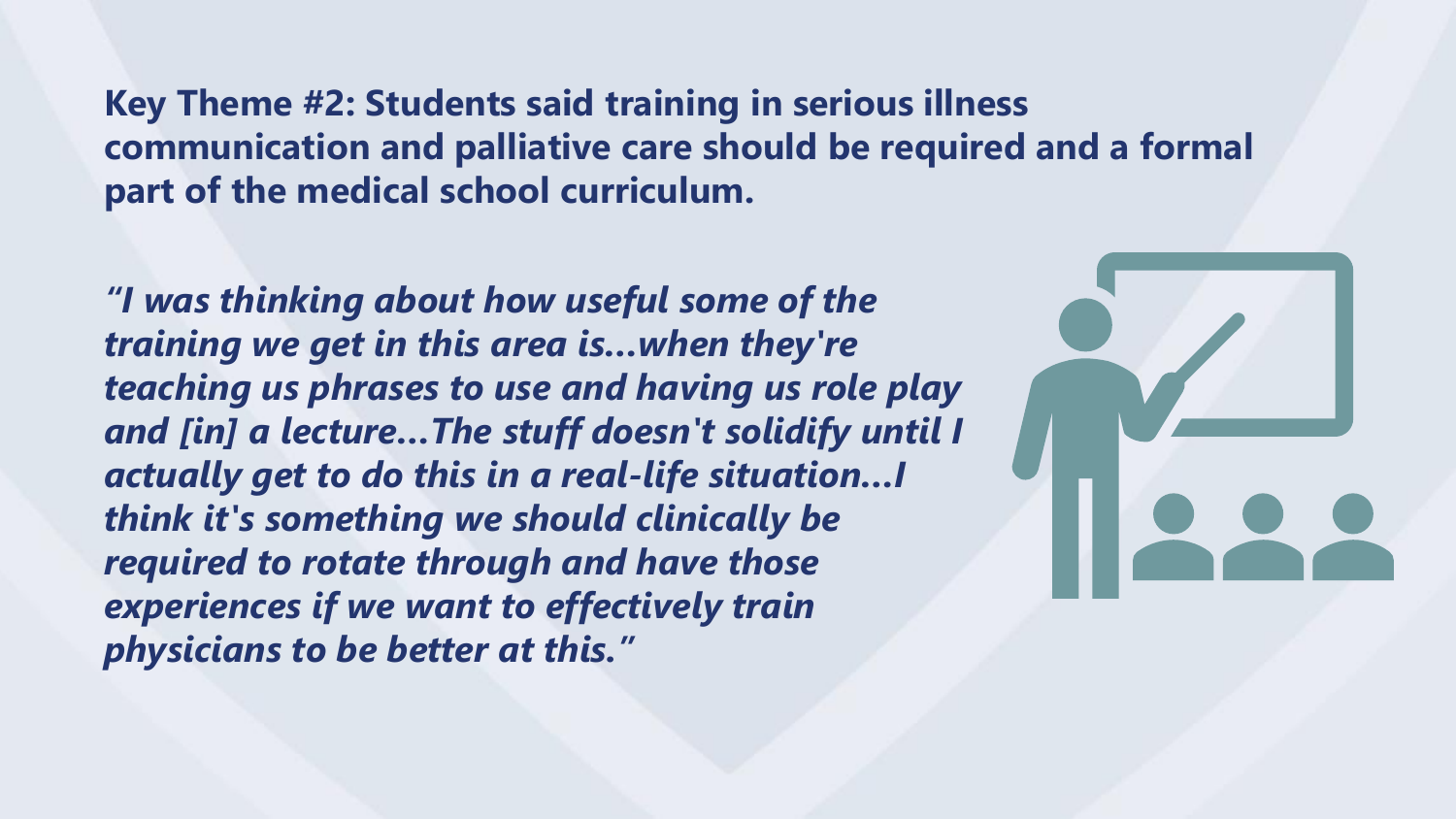**Key Theme #3: Students prefer to learn by practicing with frameworks as they progress through preclinical and clinical years, and especially by observing real-world clinical situations.**



*"I think you can glean a lot…about how to be successful and effective by watching other people give you either good or bad examples. It's very interesting, though, because there are very few other things that people do professionally or otherwise where we expect people to gain proficiency through observation alone."*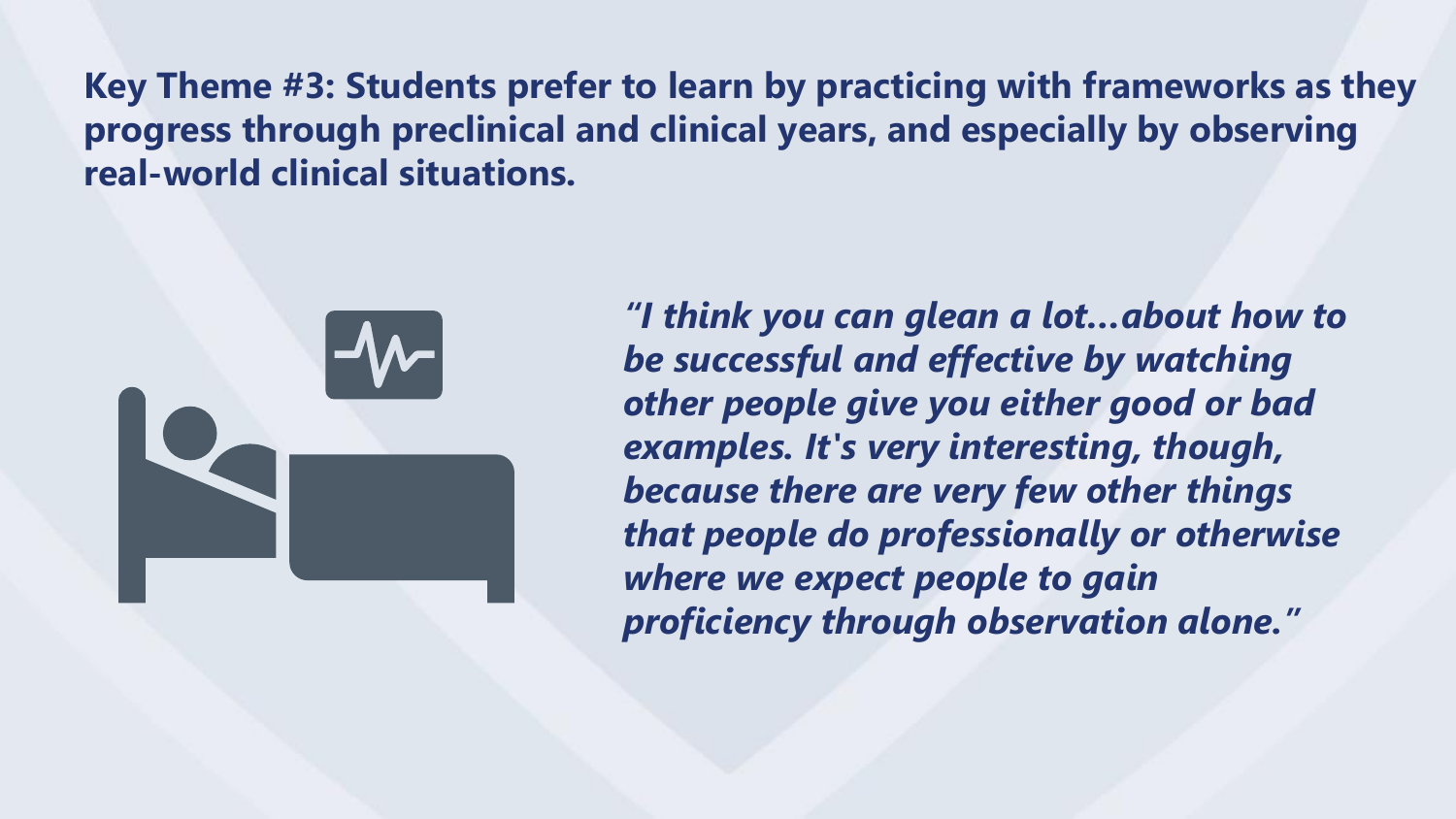**Key Theme #4: Students describe the palliative care team as highly sought-out experts in best practices and teaching, but a scarce, often misunderstood resource in health care.**

*"So on the wards I often had to advocate, like 'I really want to have this conversation with this patient. Can I give it a try?' And the resident says, 'Oh yeah, sure, if you want to.' But it wasn't valued in the same way as, like, 'Oh, I want to try and do this procedure, put in this line or take on this new admission.' So I think it's part of a value system and part of the medical hierarchy."*

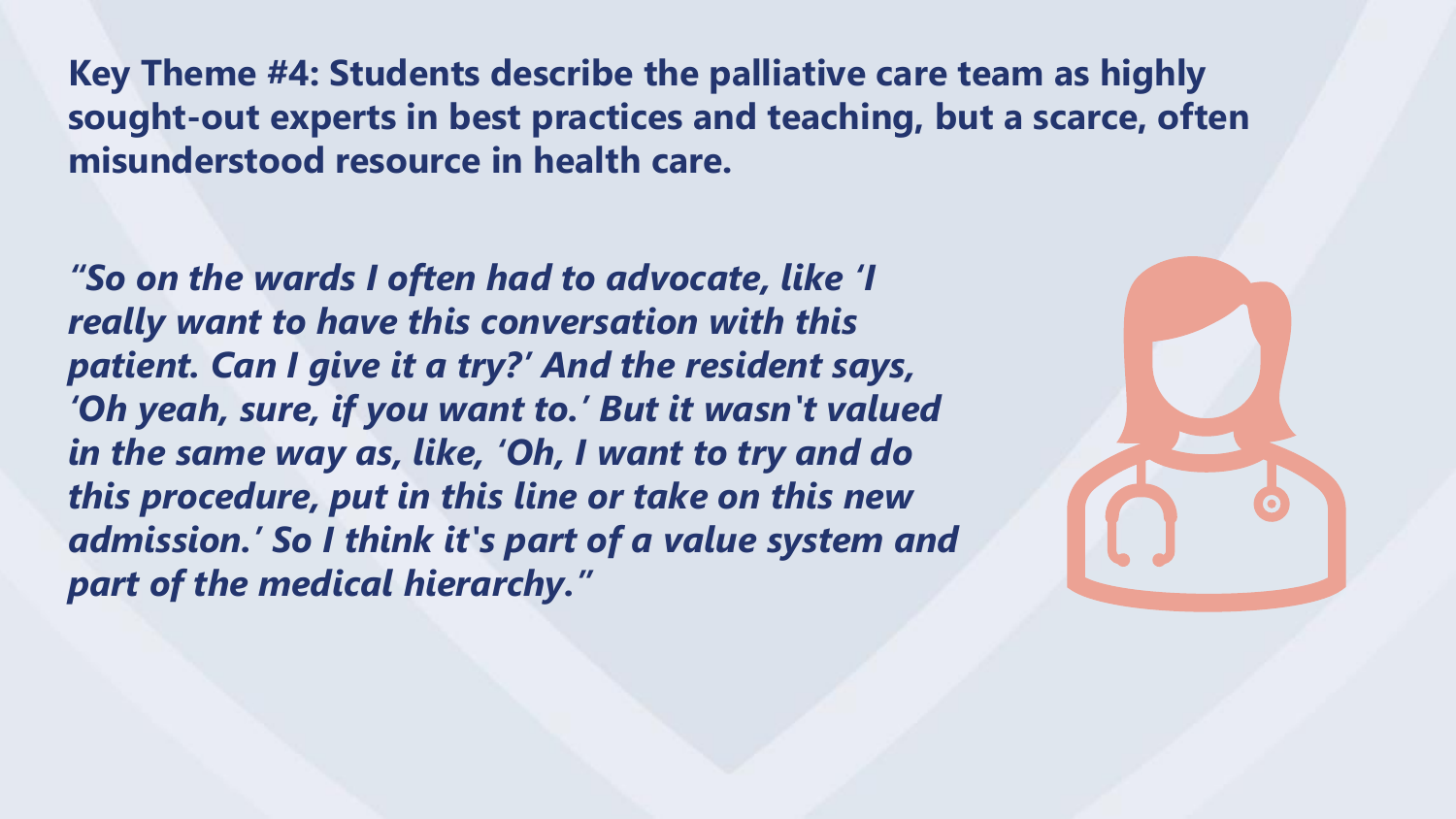**Key Theme #5: Students claimed it was mostly due to luck when they observed good role models and were included in family meetings.**

*"Due to serendipity, l [worked with] a couple of attendings who felt very passionately…and really pushed me to consider how can I have these conversations. Having that additional propulsion, I would say, and the encouragement to really tackle those conversations, I definitely came out feeling rather surprised I was able to have these conversations even if we were having a really heavy workday."*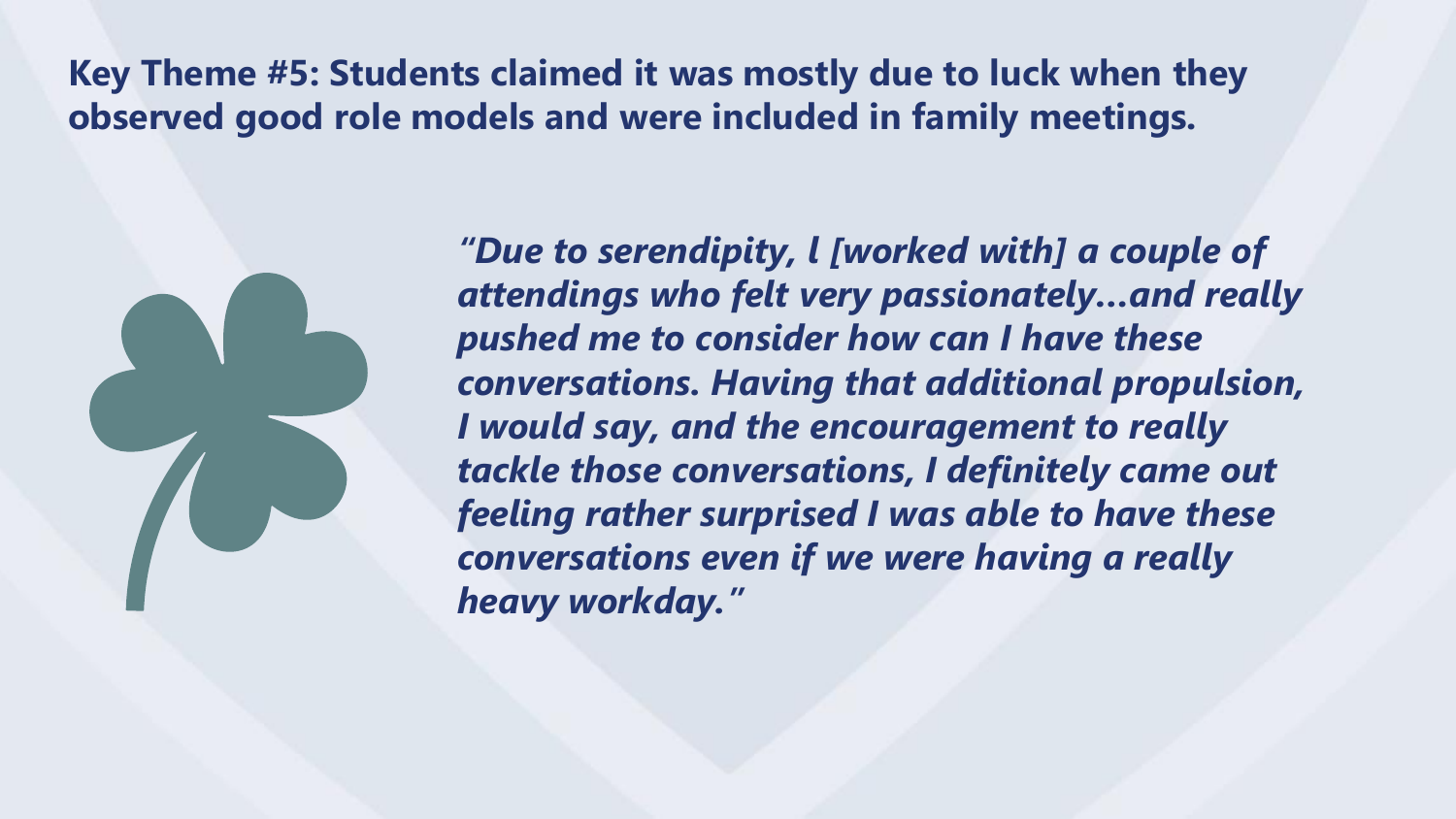**Key Theme #6: Students strongly desire a regular practice of debriefing after difficult and emotional clinical situations, and view physicians who engage them in debriefing and self-care as powerful role models.** 



*"As a third-year med student…I'm literally just standing there and [my patient] is dying alone. It just felt like a horrible experience, and…we just stood there for three hours rounding until she died, listening to her, and no one talked about it. We went back to the workroom and everybody just acted like it hadn't happened and I was like breaking on the inside."*